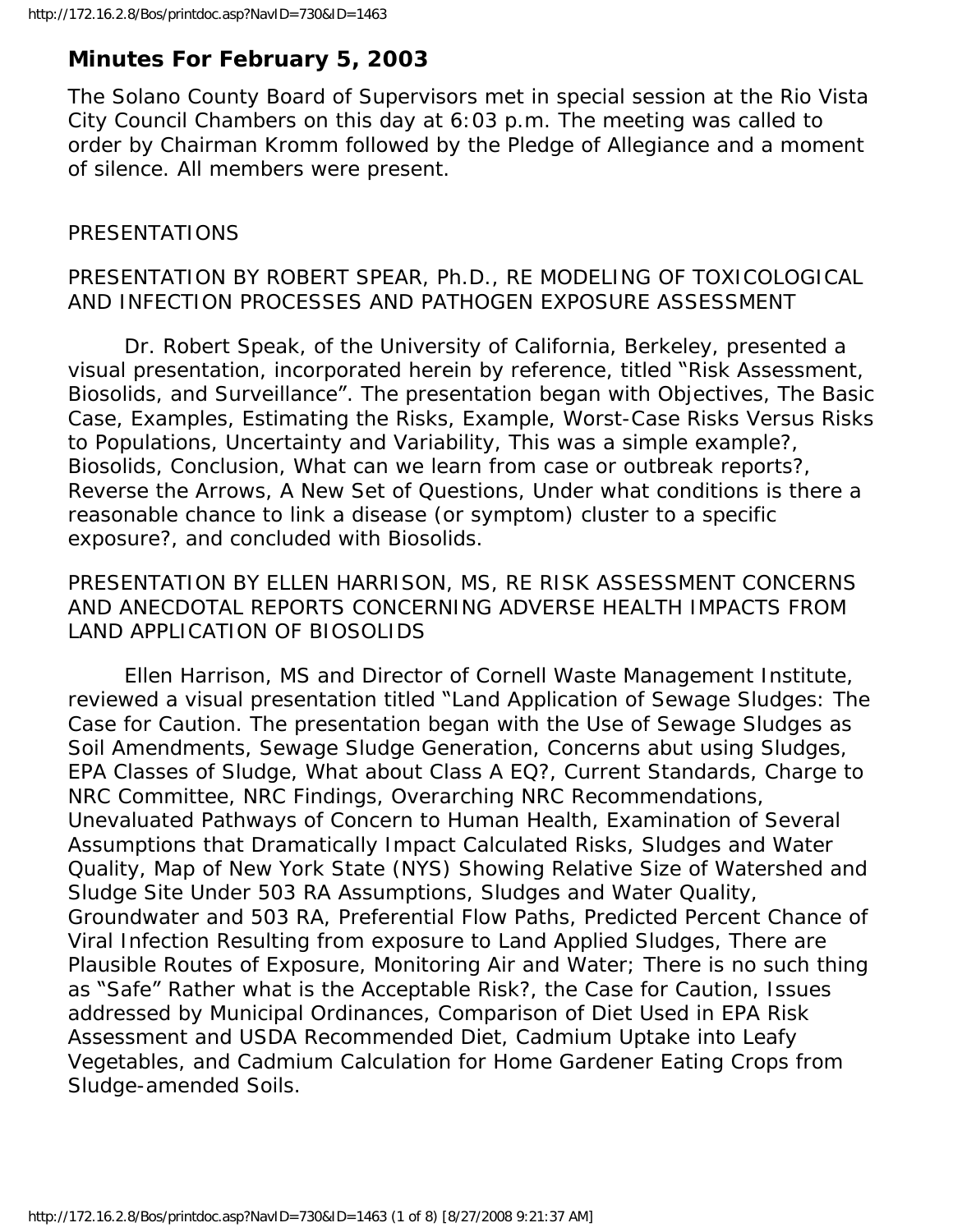PRESENTATION BY BLAKE SANDEN RE MINERALIZATION OF ORGANIC NITROGEN, MASS BALANCE OF HEAVY METALS, AND AGRONOMIC BENEFITS OF LAND APPLICATION FROM BIOSOLIDS COMPARED TO CHEMICAL **FERTILIZERS** 

 Blake Sanden, MS, University of California, Davis, Cooperative Extension, reviewed a visual presentation, incorporated herein by reference, titled "Biosolids Land Application: Controversy in the San Joaquin Valley. The presentation began with Kern County Class B biosolids Field Trials, Why are Growers Interested, Nutrients and Cost of Various Organic Amendments When Applied at 5 Field Tons/AC, Land Application to AG Land Cheaper than Landfill, What are the Risks?, Brief Chronology - Class B Land Application relating to Regulatory Actions and Field Activity, photos of comparison fields, What is the basic criteria used to set application rates for most southern California biosolids? Mr. Sanden made reference to the booklet "EPA Land Application of Sewage Sludge – A Guide for Land Appliers on the Requirements of the Federal Standards for the Use or Disposal of Sewage Sludge, 40 CFR Part 503, incorporated herein by reference. The presentation continued with Current Protocol for Estimating Plant Available Nitrogen (PAN), Denitrification Rates for Soils of Various Drainage Classes, Pre-application Determination of Residual Soil Nitrate Required by Kern Biosolids Ordinance, Kern County Class B Biosolids Field Trials, photos of comparison fields, Field Trial S. Dairy Ranch – Water Content Change Over the Season, Field 113 – Lerdo and Rowlee Trial, Grain Yields for First Year After Biosolids Application, 1st and 2nd Year Grain Yields After Biosolids Application, Field 113 – 3 year controlled filed and crop comparisons, 4 Years of Biosolids - Scofield, 1st and 2nd Year of Biosolids Field D11-4 Mineralization comparisons, Years 1 and 2 of biosolids on Field 113 Mineralization comparisons, charts comparing metals concentrations of Field D11-4 and Field 113, 2002 Biosolids/Compost Trial, and conclusions.

#### PRESENTATION BY DR. ROBERT HALE RE ORGANIC POLLUTANTS IN SLUDGE

 Robert Hale, Ph.D., William & Mary Virginia Institute of Marine Science, School of Marine Science, presented a visual presentation titled "Synthetic Organics in Sewage Sludges Destined for Land Application. The presentation began with Sludge Disposal, Sludge Concerns, Is application of sludge on agricultural public and other lands "safe"?, Steps in US EPA Biosolids Risk Assessment, What Chemicals Present in Sludge?, Wastewater contains, Wastewater Treatment Design, Organic Chemicals in Biosolids?, Polybrominated Diphenyl Ethers (PBDEs), PBDEs in U.S. Biosolids, Once upon a time…we stopped using PBBs, Antibacterial agent: Triclosan, Triclosan degradates: A California Sludge, Tributyltin (TBT), Nonylphonols (NPs), NPs in US Biosolids, Environment Canada recommended an Estimated No Effects Value (ENEV) for terrestrial risk of 0.34 PPM, Other Emerging Organic Chemicals in Biosolids, Conclusions, and Are Biosolids Safe? – More Info Required.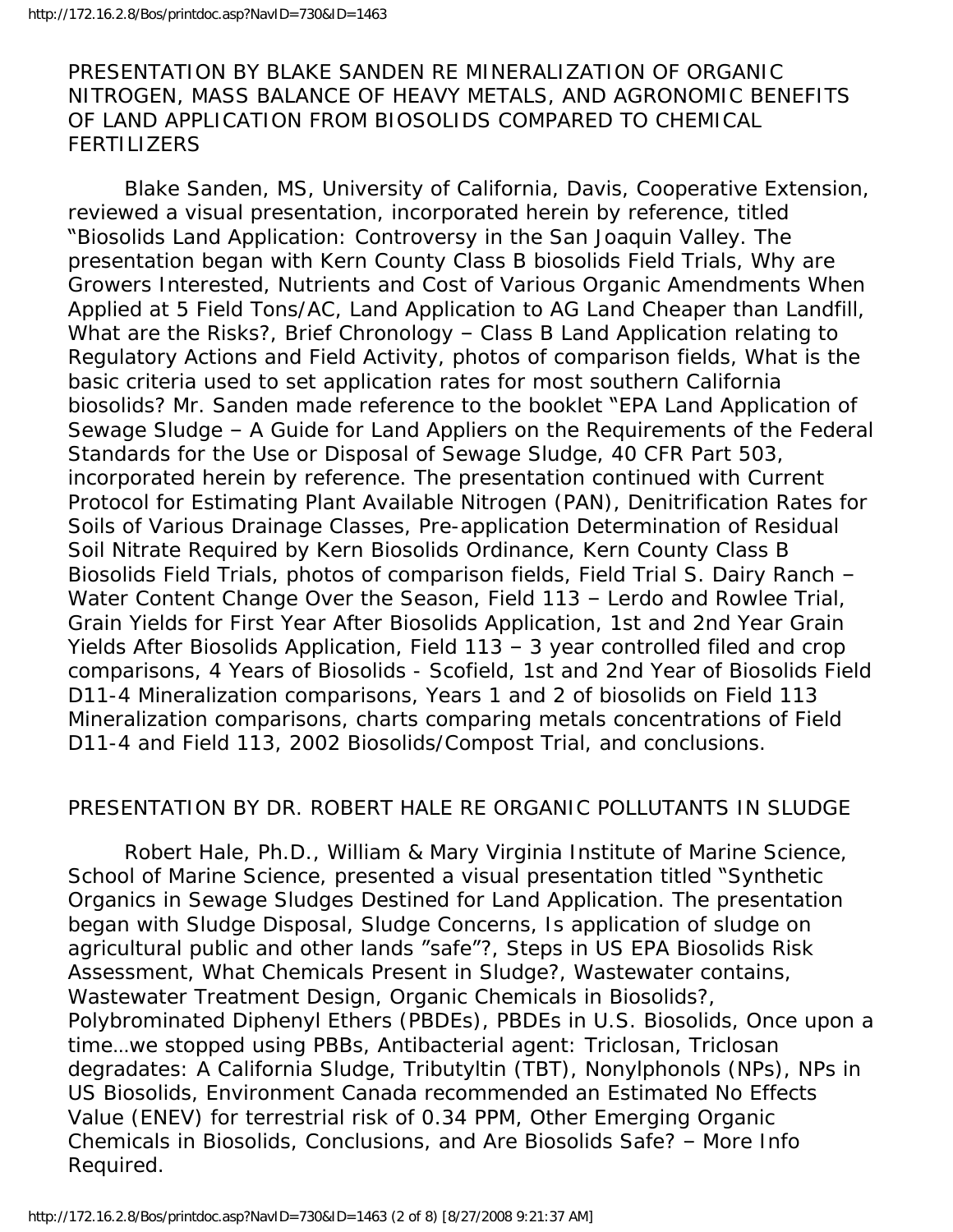# PUBLIC QUESTIONS AND ANSWERES

1. For Mr. Sanden. The fields you researched, how close are they to the population by miles or feet?

Mr. Sanden noted that the test fields are about eight miles from the closest small local community. There is one small farmhouse about ½ mile away.

2. For Dr. Spear. To what extent have the existing U.S. EPA 503 Standards protected public health? In other words, is biosolids land application relative safe or relative unsafe?

 Dr. Spear noted he does to know if the standards have protected public health. There has been no systematic effort or focused studies to check.

3. For Ms. Harrison. You publish a survey on your website of the so-called sludge victims. Was this an epidemiological study or is it anecdotal? Regardless, how did you establish that these individuals became ill from biosolids? Were there physician referrals?

Ms. Harrison noted there has not been individual research into the circumstances or any documentation that the illnesses are a result of biosolids. The information used was a reporting of those anecdotal allegations of the illnesses from a variety of sources.

4. For Dr. Hale. Have you looked at PDBE fate from sludge applied to land? If it is attracted to the solid phase in sludge, what would be the mechanism of release?

Dr. Hale noted no field studies have been done, the likely route for moving off site might be through air, runoff, and or through grazing.

5. For Mr. Sanden. According to your tests the metals decreased after crop production. Since they did not magically disappear, is it safe to say that they entered the grown material or the water shed and did you account for this possibility?

 Mr. Sanden noted relating to plant uptake, it is inconsequential. There is some evidence that there is leaching occurring. With the metals their sampling did not detect a significant difference between the level that was in the treated areas versus the levels in the control areas. Leaching is occurring regardless if biosolids are there or not.

 Ms. Harrison noted the amount of metals that would be applied in one or two applications of biosolids is not a lot. It would be surprising to see any significant accumulation of metals in the short-term study of a couple of years. That is one of the problems with the research in this area if you are looking at long-term soil health issues or leaching issues.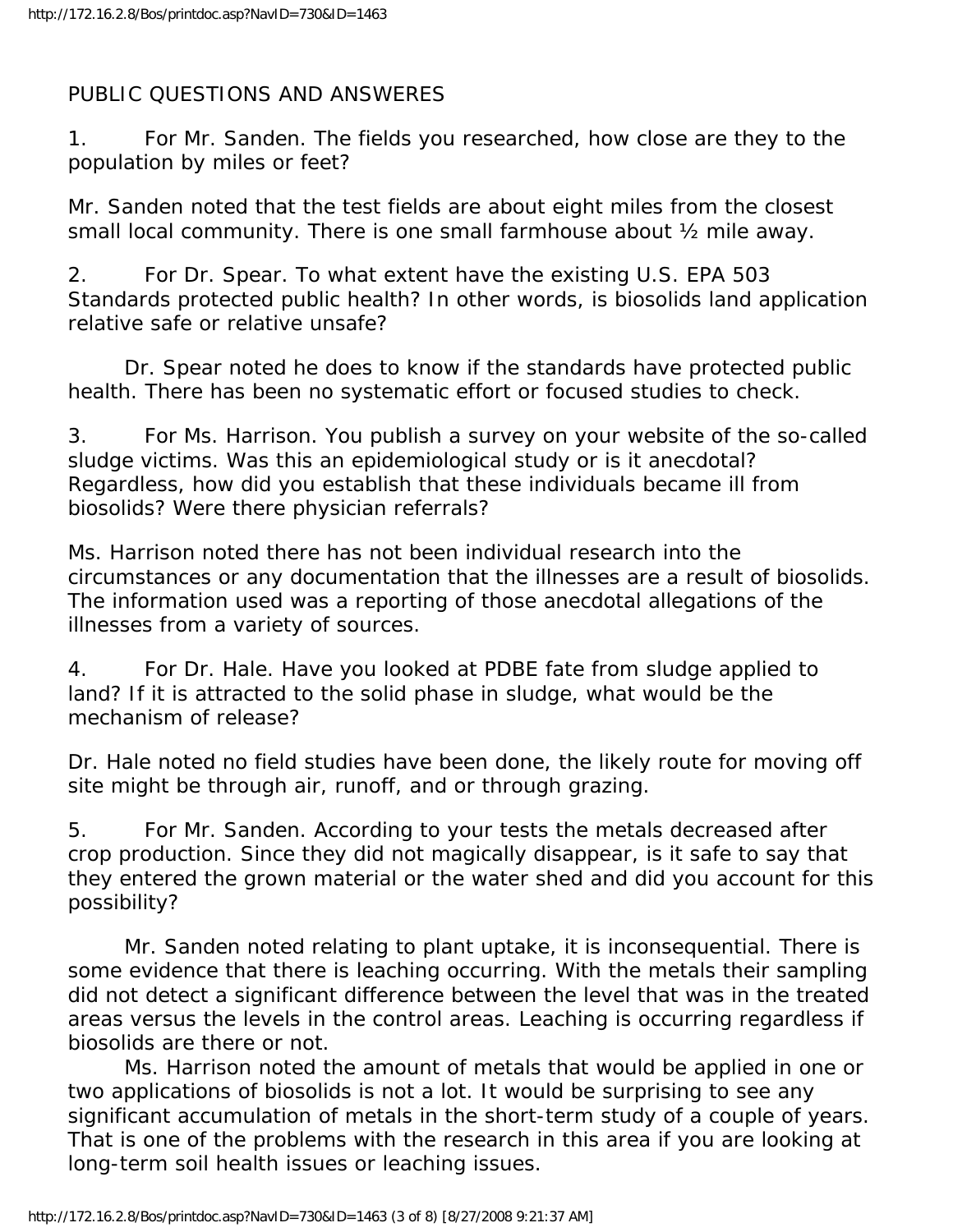Mr. Sanden noted that some of the native alkaline soils in San Joaquin Valley already have higher levels of a wide variety metals, many soils in Solano County do not. There is a natural variability in the State.

6. For Ms. Harrison. With tilling the soil within a three mile setback and with average winds exceeding 20 miles per hour is the possibility raised of creating a greater dust problem and because of the nature of Rio Vista's winds make a stronger case for greater setback distances?

 Ms. Harrison discussed the importance of soil incorporation, but that discing could raise dust issues. Incorporation is important relative to the effects after application, i.e. wind born and runoff contaminates. Currently there is not enough information to determine what setbacks are adequate, and the assumptions relative to this need to be reevaluated.

7. For Dr. Spears. People in general move from place to place. How do we measure affects on a "mobile" population?

Dr. Spear noted it is difficult, and mobility is a big problem. The mobility issue is most prevalent in occupational studies.

8. For Dr. Hale. How would you handle sludge if you operated a wastewater treatment plant?

Dr. Hale noted it all comes down to a money issue, and noted the need to investigate the possible effects to determine a final solution. If we can not land apply the biosolids, what can we do with it?

9. For Mr. Sanden. Compare the risk of using biosolids with that of using pesticides and herbicides from a human health and environmental standpoint.

 Mr. Sanden noted that with regards to regional risk assessment that the EPA put forward they were quit cautious in establishing tolerance limits with which they review pesticides and the tolerance limits that are stated as acceptable in the original risk assessment. That risk assessment basically said that a one in 10,000 potential cancer risk was acceptable for the creation of the original 503 regulations. The EPA standard for registration of any new pesticides is one in one million, and that double standard has been raised in a number of places. Mr. Sanden is not sure why it was set up that way. With regards to documented cases of health problems due to pesticides, and we probably have in California of about 100 to 200 documented incidents of a serious exposure that has occurred. Pesticides are needed, but come with a real risk.

10. For Dr. Spear. Answer in one word, true or false, would banning biosolid Class B spreading for a year help provide a solid baseline in regards to complaints and allow for controlled studies on the environment that may be affected.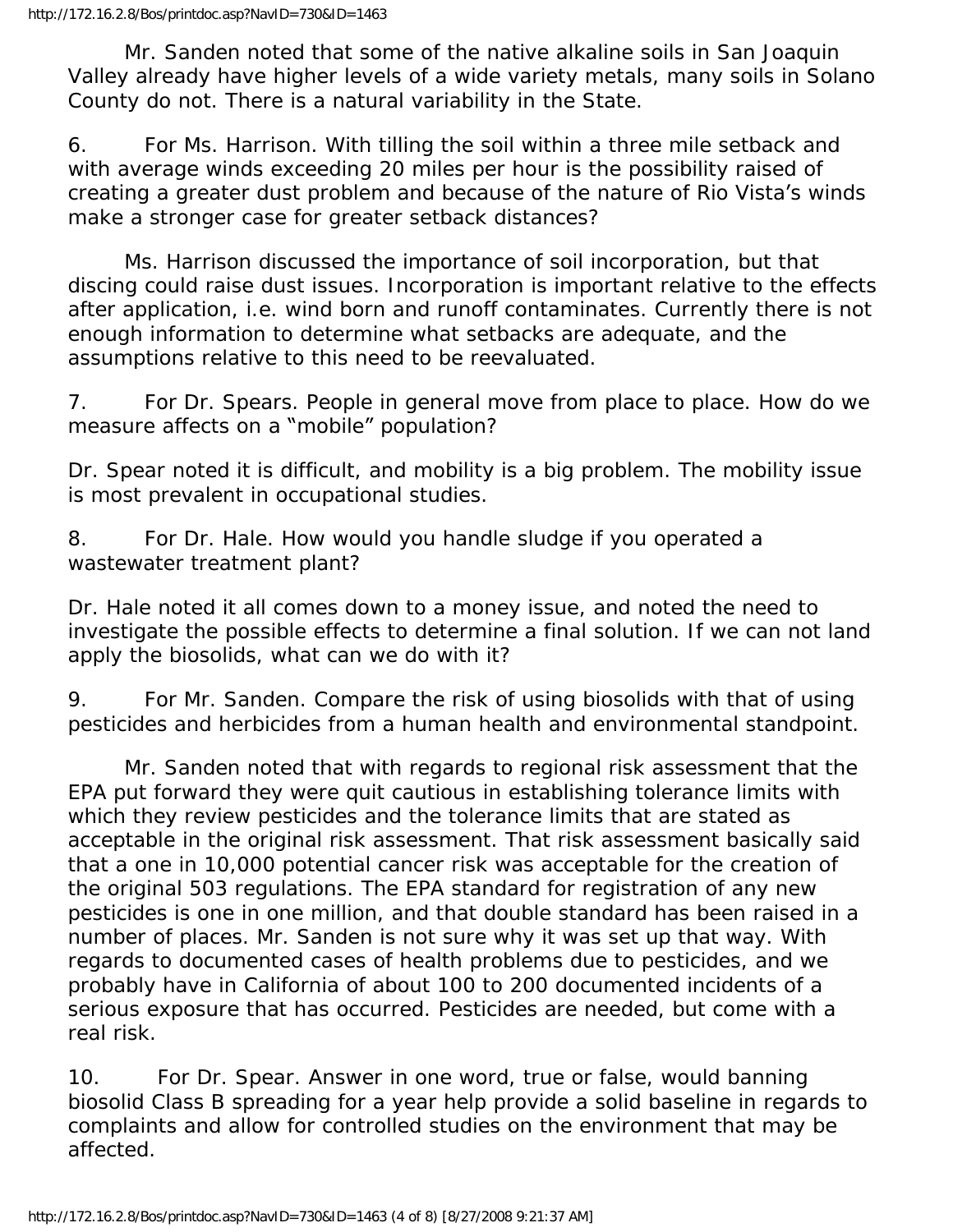Dr. Spear said no. If you were trying to design a study that would not be the study that you would do to resolve the issue. There are a number of other types of studies that would provide the information.

11. For Ms. Harrison. In your opinion, why has the EPA failed to research the health effects of exposure to sludge?

 Ms. Harrison noted it has been puzzling looking at how EPA has dealt with sludge research issues. The current Title 503 Rules were developed in the Office of Water within the EPA, this division developed the sludge pools and did the risk assessment. That is the same office that regulates treatment plants. The Office of Research and Development of the EPA was not happy when they reviewed the sludge rules, resulting in a preamble being written for the 503 rules that noted six major areas of research the EPA needed to further undertake to better develop this rule or a system to do that. Unfortunately that research never took place. There are many different standards at the EPA, with many different levels of acceptable risk. Ms. Harrison feels there should be one office within the EPA that develops the risk numbers, the assessment and to develop the standards. In general EPA is focused on chemical risks not on pathogen risks, and does not have the experience in doing epidemiological studies. There should be an agency, something like the Center for Disease Control (CDC), brought in to do studies. None of the states have asked the CDC to come in, but currently the CDC does not have the resources to do it.

 Dr. Spear noted EPA is not an agency that has ever done health studies, and over time has been forced into the health risk area.

12. For Ms. Harrison and Dr. Hale. Rio Vista gets its water from an underground aquifer. Given the leaching potential of pathogens and chemicals that occurs from sludge, would you recommend a complete ban of Class A and B if there is a possibility of contamination?

 Dr. Hale noted there is a range of chemicals present in biosolids, some with a potential for leaching, initial studies are needed to provide adequate information.

 Ms. Harrison noted in theory Class A materials should not contain viruses so leaching into ground water is not an issue, but feels the total amount of chemicals that are applied should be limited.

13. For Mr. Sanden. Fields are being applied yearly with no cultivation and no planting, just animals grazing at varied times, and no watering except from winter rains. Do you feel this is within the scope of proper application procedures?

Mr. Sanden noted under the original rule there was some stipulation allowing application to rangelands, incorporation becomes important when the application area is in a sensitive watershed. The persistence of pathogens is a debatable issue depending on the application area. To get the biggest benefit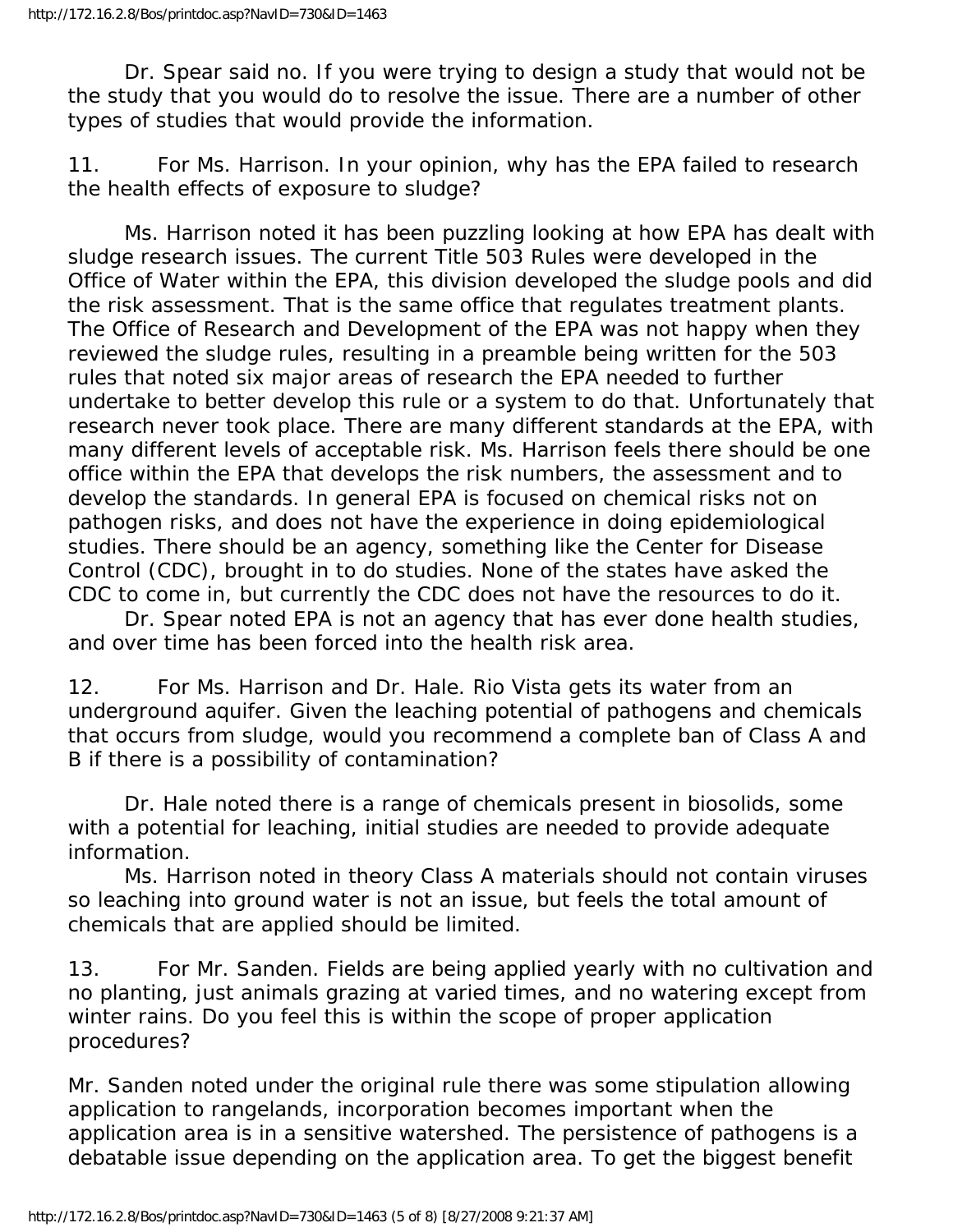from organic matter it needs to be incorporated.

14. For Dr. Spear. Are there current risk assessment models that cover the mixture of chemicals and pathogens found in sludge?

 Dr. Spear noted the EPA has not done a current risk assessment model for the mixture of chemicals and pathogens, but has done the models for chemicals only. Currently there are pathogen assessments being developed, but none for the combined assessment.

 Ms. Harrison noted the potential interaction is on people's minds, the chemical reactions may predispose people to illness, and discussed higher rates of occurrence of staphoreous with people that have been exposed to biosolids.

 Mr. Sanden noted the statistical methods for evaluating multiple causal agents in doing risk assessments is a relatively new tool that has been developed over the last 10 years.

15. For Ms. Harrison. Isn't it true people get sick for a number of reasons? So how can you be certain the so-called sludge victims are indeed victims of exposure to sludge?

 Ms. Harrison noted she is not certain that all of the "sludge victims" are ill as a result of sludge. On the other hand, I have been looking at the information regarding the incidents and the victims, and was struck by the commonality of the symptoms. Ms. Harrison noted areas that she does not consider common such as nose bleeds, occurrences of staphoreous infections, the frequency of people waking up at night and not being able to breathe, and when seeing the same symptoms cropping up at the different sites where the spreading of sewage sludge is common with these sites.

16. For Mr. Sanden. Bottom line, is Class B biosolids land application relatively safe when adequate buffers from people are used or is it relatively unsafe?

 Mr. Sanden noted that in San Joaquin County the spreading is done in an area that the ground is not in a watershed draining area eliminating site transport. If you are not using the water that is there and are incorporating the material right after application, then he feels it has a home. This type of area you do not have to worry about contamination issues.

17. For Ms. Harrison. What is the possibility of Class A sludge regrowing pathogens? If this happens, what is the difference between Class A and B at this point?

 Ms. Harrison feels that pathogen regrowth issues appear to be related to the destruction of some of the competing microorganisms, which is less likely with Class B since you keep a population of competing organisms. The difference of regrowth in Class A to Class B is that you probably would have no viruses since they can not regrow in Class A, only bacteria have that capability.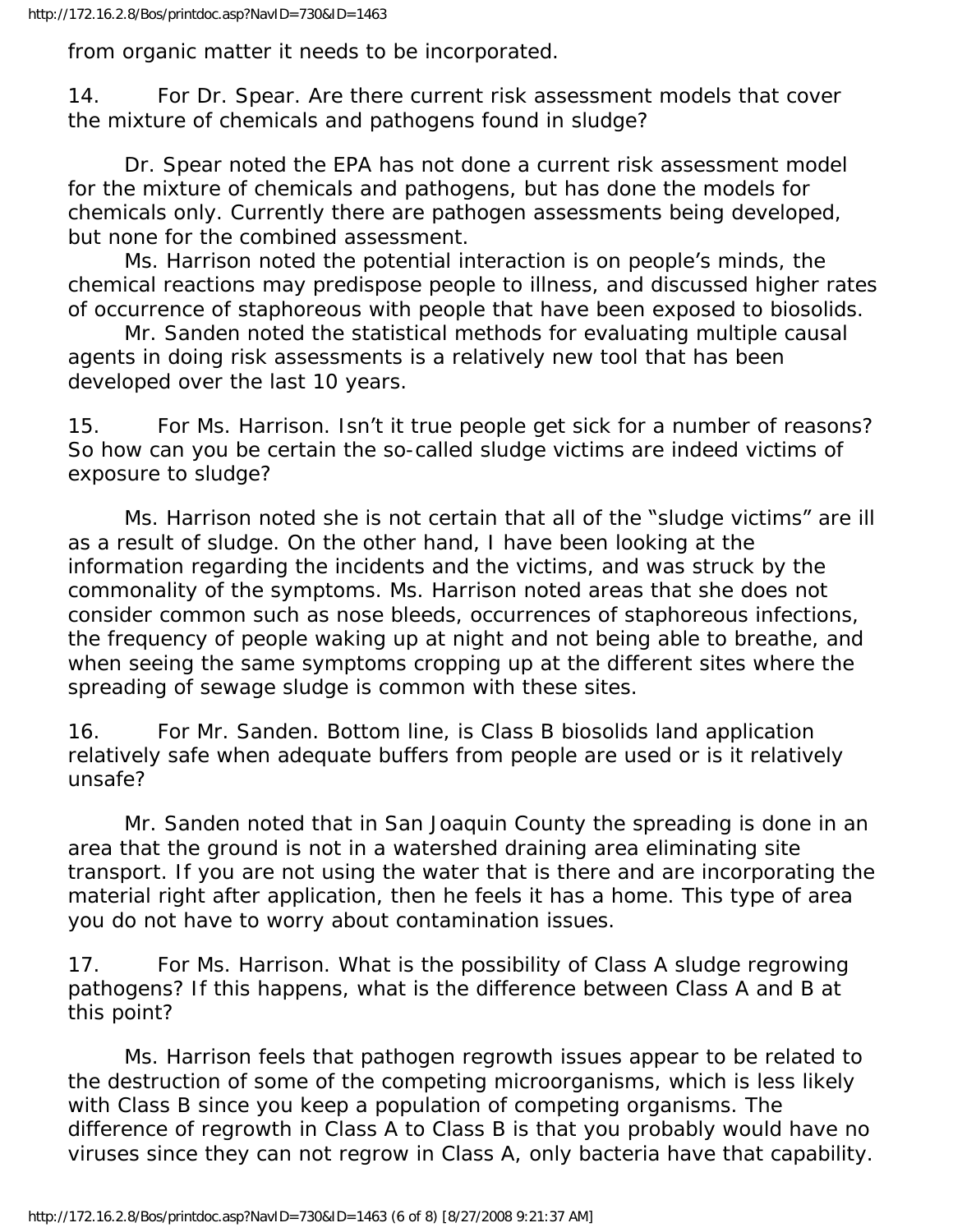So a product, that was Class A at one time and has been subject to regrowth, could have some potential bacterial pathogens. Some Class A products may have a significant potential for regrowth.

18. For Ms. Harrison. My understanding is that sludge that has been dried to 20% solids or greater does not "run off" the property where it is applied, but actually helps control runoff. Is this true? Do you think incorporation of the biosolids would mitigate any potential for possible runoff effects?

 Ms. Harrison feels that with a higher solid content means that the material is not going to cause any runoff. It takes a lot to rewet these materials, this stuff can sit around for a long time, so if you have significant rainfall the potential for runoff still exists. With incorporation, the ability for absorption into the soil is better, but does not preclude runoff.

 Responding to questions posed by Supervisor Kondylis regarding the lack of funding for researching the effects of chemicals, Dr. Spear noted there are many chemicals that there is little toxicological data available on. The issue of testing is an issue in general, and there is no real organized way to test the new chemicals with the lack of resources. When testing is done it does begin with bacterial then moves up the chain, but as you go the costs escalate. Dr. Hale noted there are some backward ways to research the effects of biosolids on humans.

 Responding to questions posed by Supervisor Kondylis regarding nonylphenols biodegrading in sunlight within 30 days and concerns with tilling the soil, with what happens to the molecules when the wind blows, Dr. Spear noted you must keep in mind it is not the fact that the nonylphenols are there, but that they have to be there in sufficient quantities. Generally speaking there are no benign chemicals in the environment. It does come down to quantitative prioritizations, which are not done well.

 Responding to questions posed by Supervisor Kondylis regarding if water treatment can address any of the nonylphenols that have gotten into the water, Dr. Hale noted there have been studies in the U.K., which the EPA has reviewed, and the EPA has noted some problems in fish. Dr. Hale mentioned the saying that the solution to pollution is dilution, but noted there are exceptions to that.

PUBLIC COMMENT

APPEARANCES BY JUNE GUIDOTTI, IRENE HEMPSTEAD, DAVE HEMPSTEAD, ROD DUPONT, MICHAEL MORTENSEN, STEVEN BISSELL, DR. CHLOE BOETTCHER, LARRY OESTREICH, ALBERT MEDVITZ, MAYOR MARCI COGLIANESE, AND A SUBMITTAL BY DR. LORRAINE MCGEE

 June Guidotti, Suisun, read a portion of a letter dated February 5, 2003, incorporated herein by reference, requesting the Board to ban biosolids in the